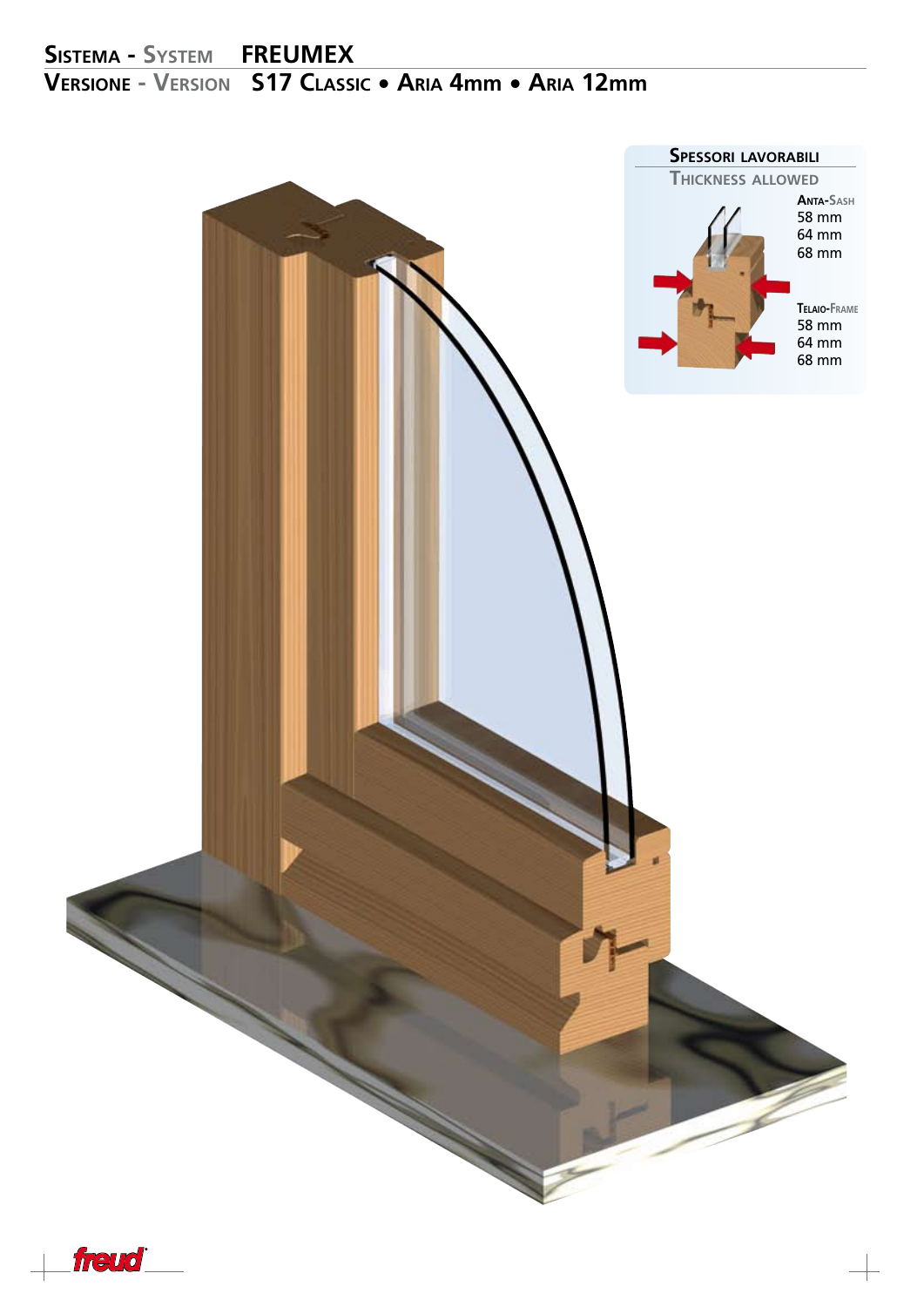

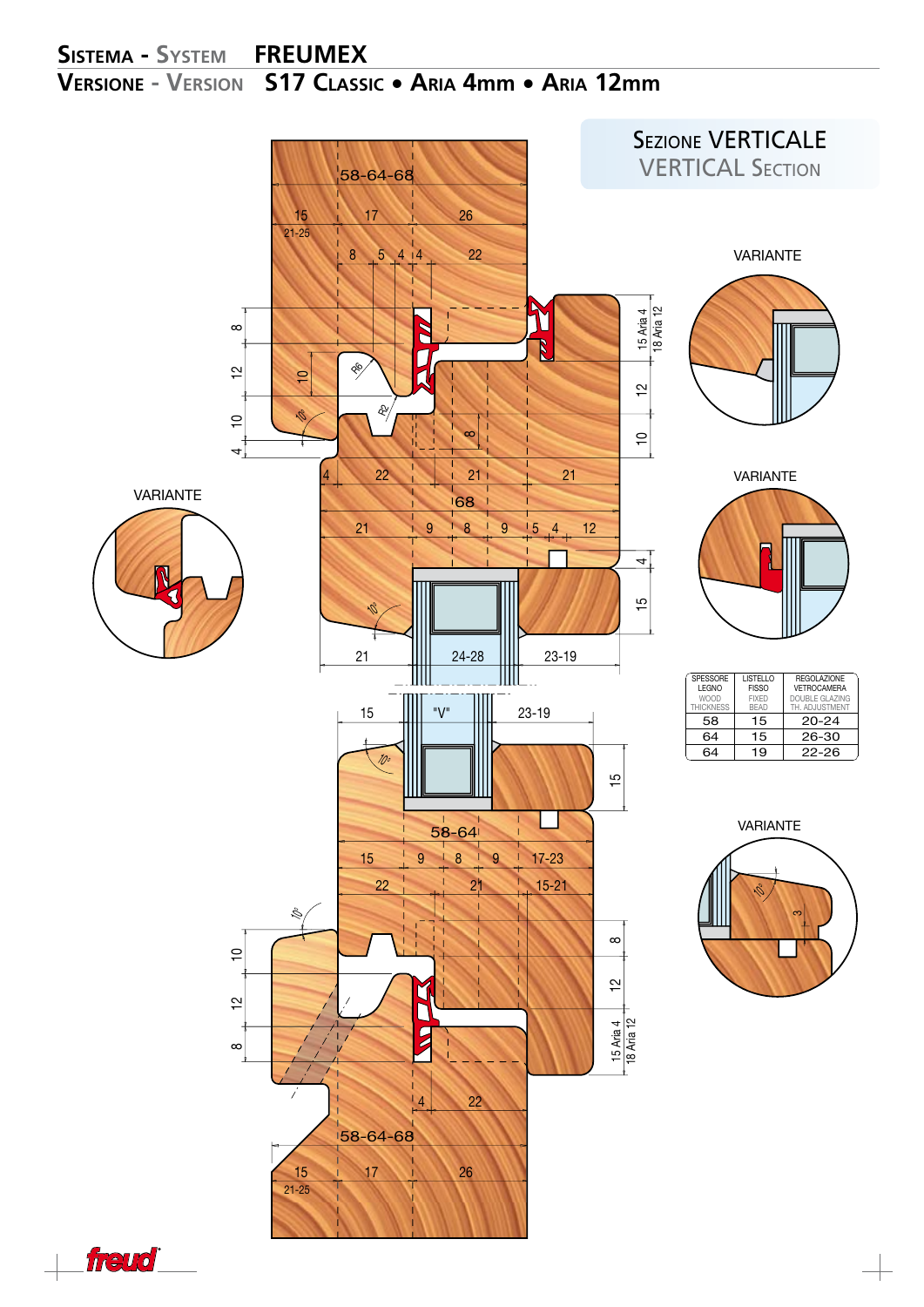

freud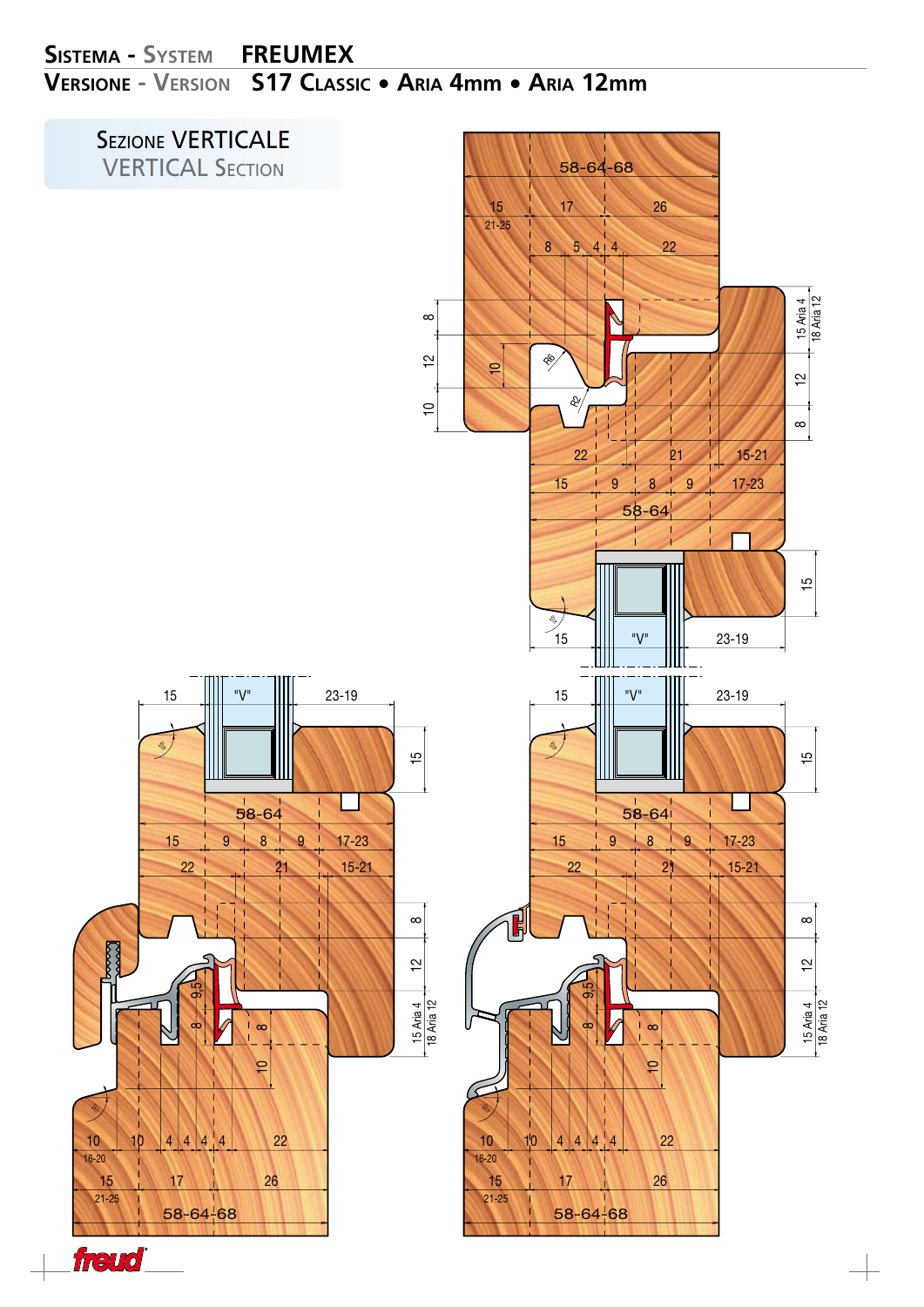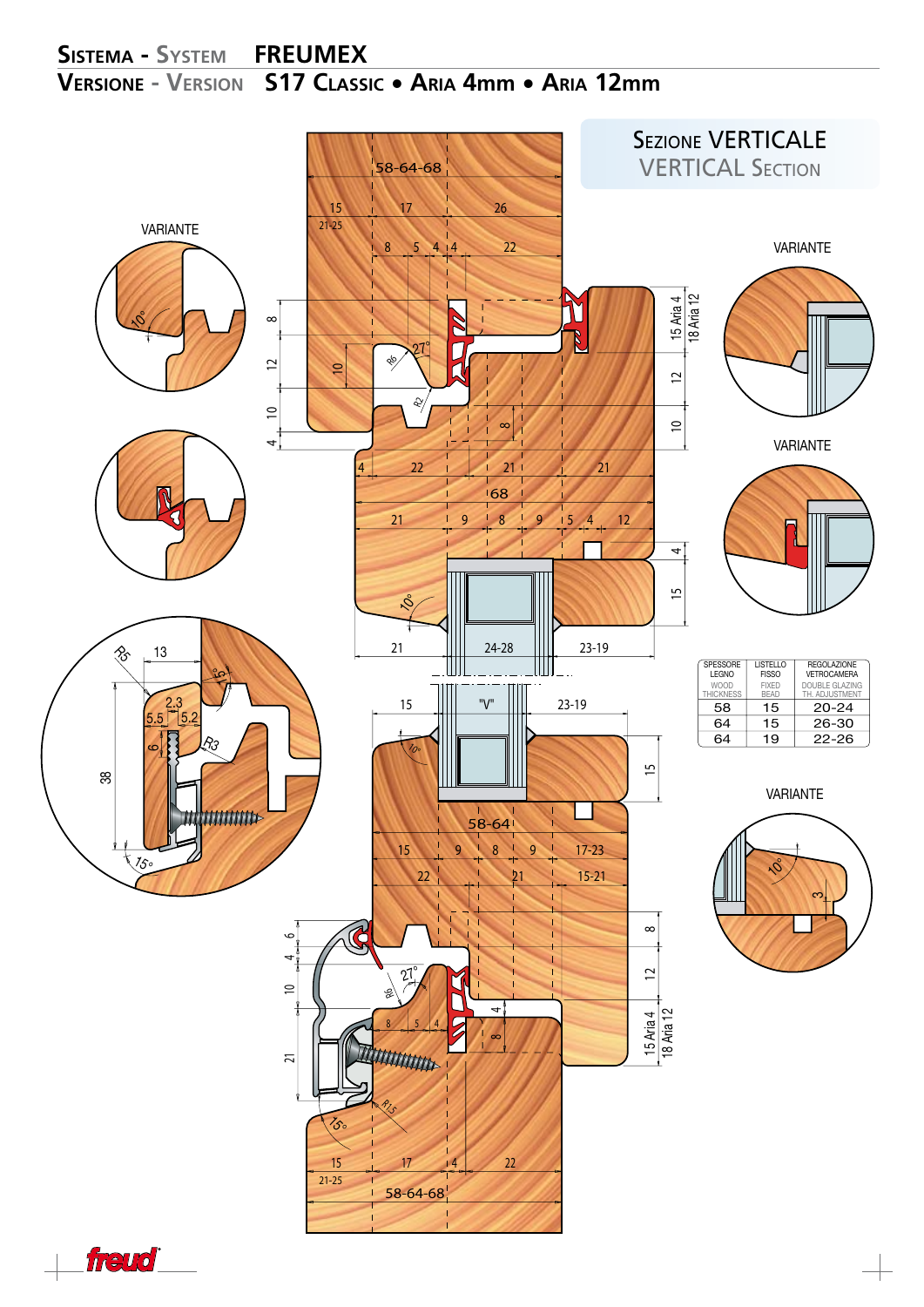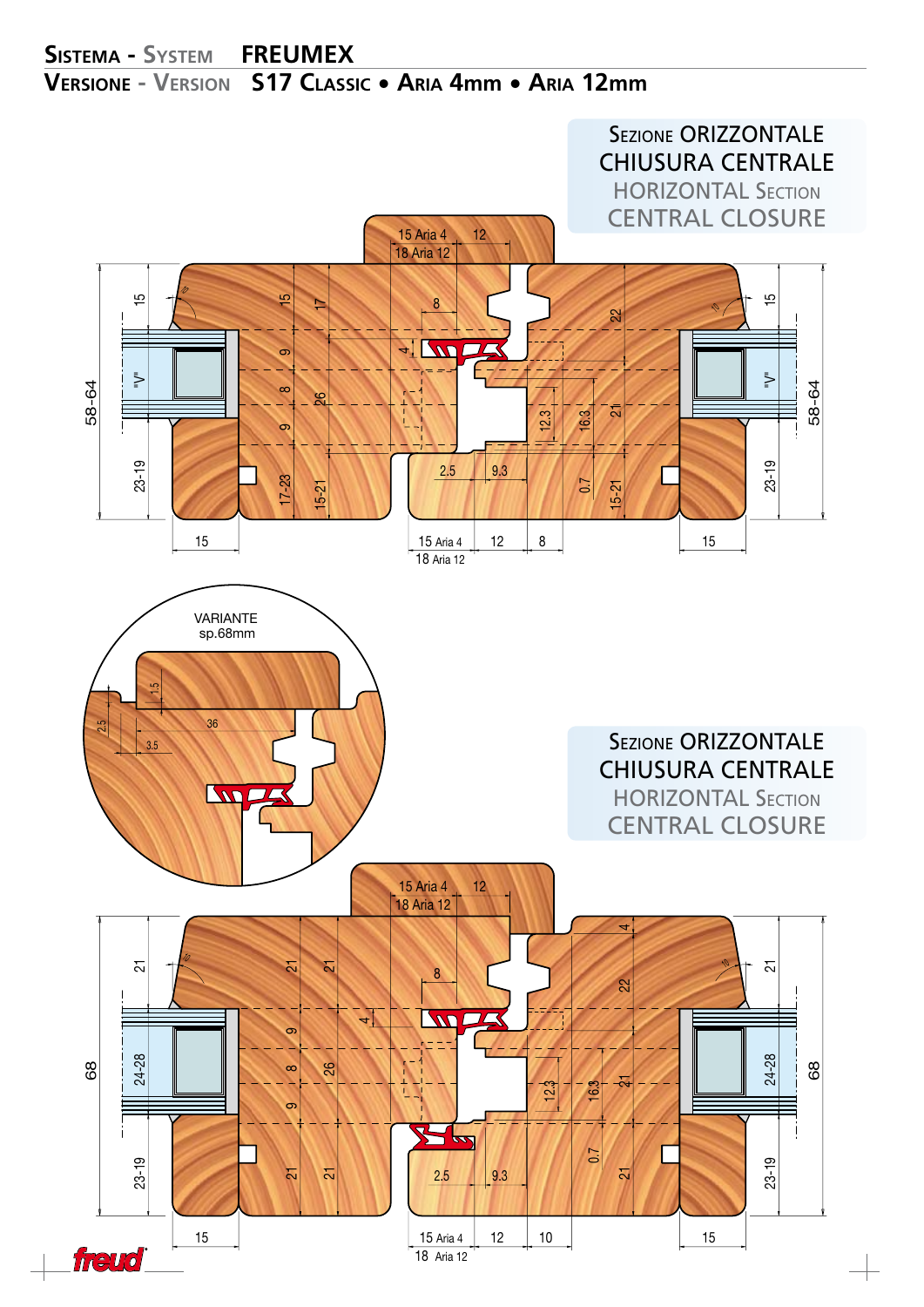MONTANTINO AGGIUNTO additional jamb



freud